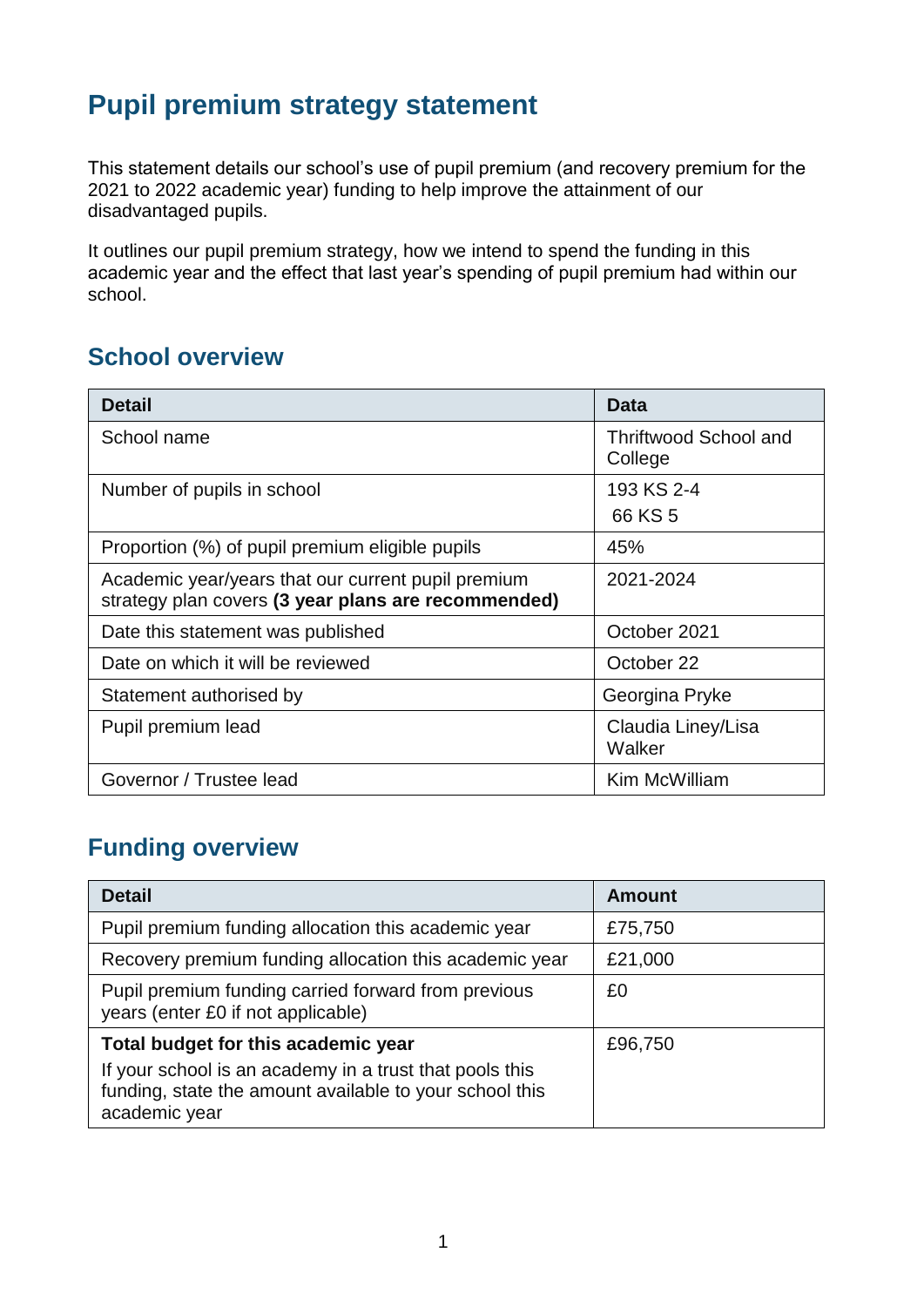# **Part A: Pupil premium strategy plan**

# **Statement of intent**

This strategy is based on the long-term approach to pupil premium planning recommended by the Department for Education (DfE). We believe in maximising the use of the pupil premium grant (PPG) by utilising a long-term strategy aligned to the Academy Improvement Plan (AIP). This enables us to implement a blend of short, medium and long-term interventions, and align pupil premium use with wider Academy improvements and improving readiness to learn. Our Academy vision is 'Educate, Challenge, Prepare' and we recognise that some of the strategies we are utilising are tackling some of the hidden barriers to achievement. Overcoming barriers to learning is at the heart of our PPG use. We do not automatically allocate personal budgets per pupil in receipt of the PPG. Instead, we identify the barrier to be addressed and the interventions required, whether in groups, the whole school or as individuals, and allocate a budget accordingly.

We recognise that Quality First Teaching is the most important factor in determining students progress, and interventions based on engagement, attention and literacy skills are a key focus of daily life at Thriftwood. Pupil premium spend is used to support attendance, promote a readiness to learn and positive mental health in order to access the high quality teaching and literacy interventions that are provided as part of our school curriculum.

# **Challenges**

This details the key challenges to achievement that we have identified among our disadvantaged pupils.

| <b>Challenge</b><br>number | <b>Detail of challenge</b>                                                                                                                 |
|----------------------------|--------------------------------------------------------------------------------------------------------------------------------------------|
|                            | High anxiety / poor mental health which may result in challenging<br>behaviours either at school and college or at home.                   |
| $\mathcal{P}$              | Low self confidence / resilience - not prepared to attempt work or<br>engage in tasks, often resulting from or leading to poor attendance. |
| 3                          | Unmet / undiagnosed need, e.g. sensory needs not identified preventing<br>a pupil from maintaining a calm state and readiness to learn     |
| 4                          | Hard to reach / disadvantaged families who may have a history of poor<br>relationships with schools                                        |
| 5                          | Poor speech and language communication skills                                                                                              |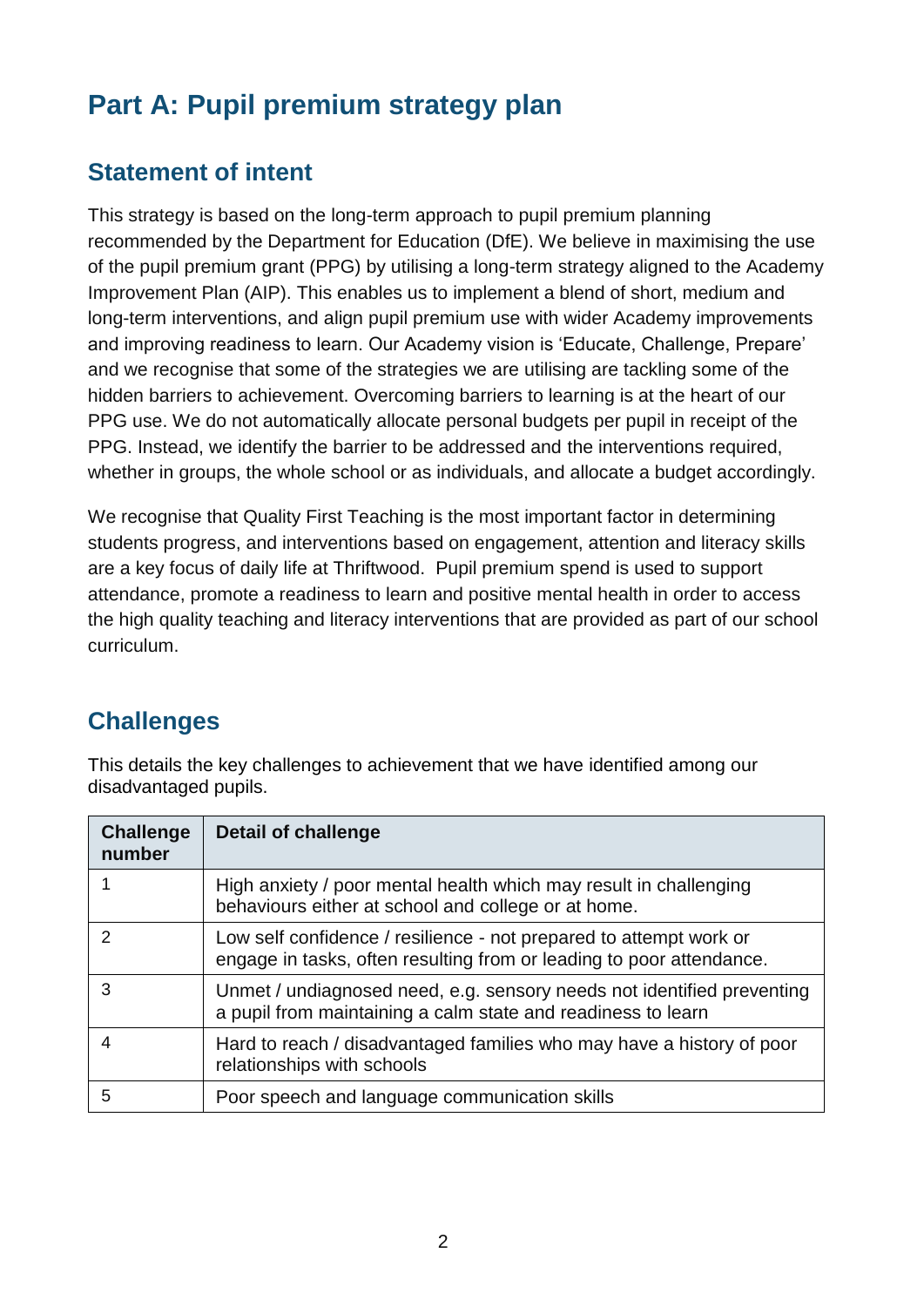# **Intended outcomes**

This explains the outcomes we are aiming for **by the end of our current strategy plan**, and how we will measure whether they have been achieved.

| <b>Intended outcome</b>                                                                                                                                                                                                                                                                                                                                                        | <b>Success criteria</b>                                                                                                                  |
|--------------------------------------------------------------------------------------------------------------------------------------------------------------------------------------------------------------------------------------------------------------------------------------------------------------------------------------------------------------------------------|------------------------------------------------------------------------------------------------------------------------------------------|
| All students that are presenting with a<br>sensory need will be assessed by an<br>Occupational Therapist and a programme<br>implemented if appropriate so that<br>sensory needs are met and the student is<br>calm and in a state ready to learn.<br>Staff skills and knowledge in this area will<br>also be enhanced through regular liaison<br>with qualified professionals. | Students with sensory needs have an<br>appropriate sensory diet enabling them<br>to focus on class activities appropriately.             |
| All students with identified speech and<br>language difficulty will be seen by a<br>therapist, targets set and shared with<br>class teachers / language intervention<br>support staff so that needs are met and<br>progress can be made.<br>Staff skills and knowledge in this area will<br>also be enhanced through regular liaison<br>with qualified professionals           | Students with a SLCN have clear targets<br>and strategies to support their needs to<br>enable them to fully engage in the<br>curriculum. |
| All students have equal access to the<br>curriculum and all enrichment activities.                                                                                                                                                                                                                                                                                             | All students are able to access trips /<br>visits / residentials. Self esteem and<br>confidence raised.                                  |
| Through a range of therapeutic<br>approaches and interventions, our pupils<br>will be supported to manage their mental<br>health, raise self confidence, develop<br>resilience and show appropriate<br>behaviours for learning in order to engage<br>in quality first teaching.                                                                                                | Increased attendance.<br>Increased positive behaviour for<br>learning.<br>Academic progress through increased<br>engagement in learning. |
| Students who do not (for a variety of<br>reasons) eat breakfast at home will<br>receive a healthy meal at the start of the<br>day.                                                                                                                                                                                                                                             | Students are ready to access learning,<br>without feeling hungry.                                                                        |
| Increased engagement and progress in<br>reading.                                                                                                                                                                                                                                                                                                                               | The profile of reading is raised across<br>the school and college,                                                                       |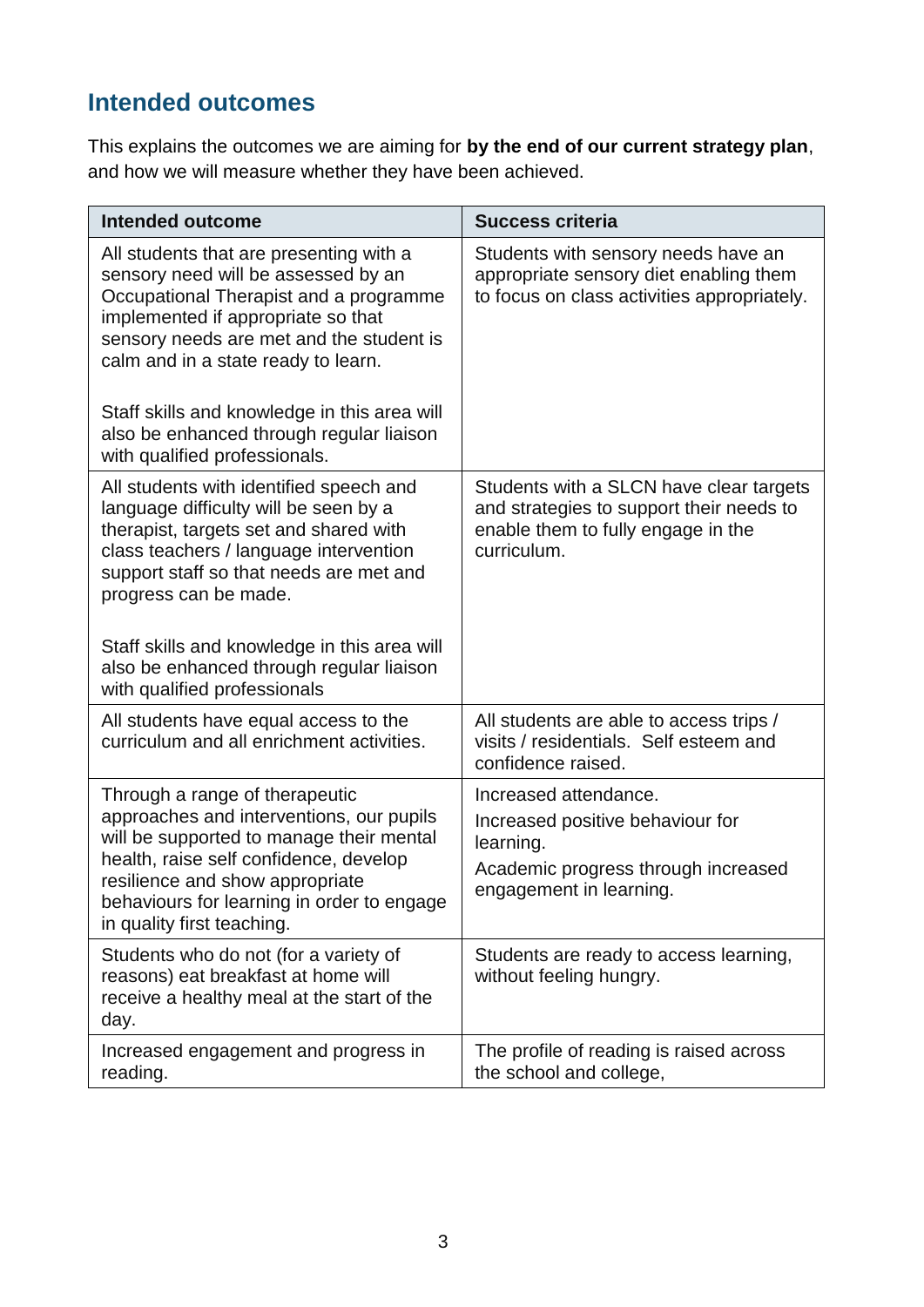# **Activity in this academic year**

This details how we intend to spend our pupil premium (and recovery premium funding) **this academic year** to address the challenges listed above.

### **Teaching (for example, CPD, recruitment and retention)**

Budgeted cost: Speech therapist £200 per day OT therapist £330 per day Supervision £100 per half day

| <b>Activity</b>                                                               | Evidence that supports this approach                                                                                                                                                                                                                                                                                                                                                                                                                                                                                                                                                                                                           | <b>Challenge</b><br>number(s)<br>addressed |
|-------------------------------------------------------------------------------|------------------------------------------------------------------------------------------------------------------------------------------------------------------------------------------------------------------------------------------------------------------------------------------------------------------------------------------------------------------------------------------------------------------------------------------------------------------------------------------------------------------------------------------------------------------------------------------------------------------------------------------------|--------------------------------------------|
| Purchase of a<br>Speech and language<br>therapist and<br>communication expert | The speech therapist assesses pupils with<br>specific speech, language and<br>communication problems to enable them to<br>communicate to the best of their ability.<br>She will undertake specific assessments as<br>well as providing staff training, plan<br>programmes of work for individual pupils,<br>create resources and meet with parents to<br>support them with pupils' needs at home.<br>She will work with the NHS Provide speech<br>therapist to ensure joined up working. At<br>college there is a specialist Makaton<br>trained speech therapist who delivers<br>training to staff to enhance communication<br>with all pupils | 2, 3, 5                                    |
| Purchase of a<br>sensory occupational<br>therapist and<br>resources           | We have a specialist sensory occupational<br>therapist who will assess children (as<br>requested by staff or parents) to fully<br>understand their sensory needs, helping<br>children to calm and prepare them for<br>learning. They enable children to regulate<br>their sensory needs more easily, increasing<br>engagement in lessons. The therapist can<br>also support staff by increasing their<br>knowledge on sensory techniques to<br>support pupils on a daily basis. We also<br>use the funding to purchase appropriate<br>resources to support sensory needs (as<br>recommended by the OT).                                        | 3                                          |
| Staff supervision                                                             | Supervision helps staff feel appreciated,<br>supported, reassured and validated as well<br>as giving them the opportunity to talk<br>openly and honestly about how they are                                                                                                                                                                                                                                                                                                                                                                                                                                                                    | $\mathbf{1}$                               |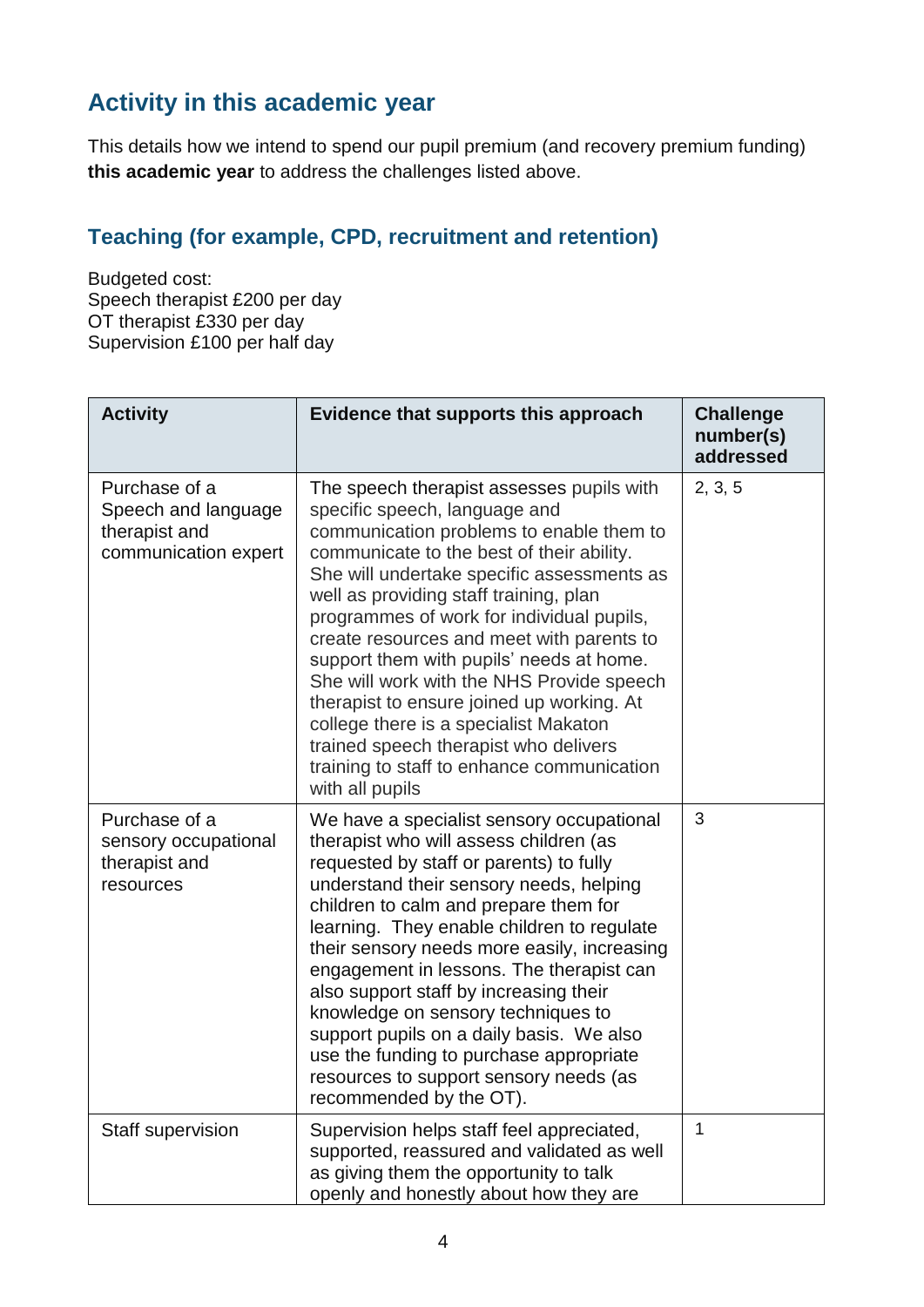| feeling – this is vital for retention of high<br>quality staff in this pressurised work |  |
|-----------------------------------------------------------------------------------------|--|
| environment.                                                                            |  |

### **Targeted academic support (for example, tutoring, one-to-one support structured interventions)**

Budgeted cost: *£*450 per year for licences and Learning support time

| <b>Activity</b>                         | Evidence that supports this approach                                                                                                                         | <b>Challenge</b><br>number(s)<br>addressed |
|-----------------------------------------|--------------------------------------------------------------------------------------------------------------------------------------------------------------|--------------------------------------------|
| Units of Sound<br>literacy intervention | Highly structured approach aimed at 1:1<br>working with a student, high level of repetition<br>and consolidation of basic phonic /<br>phonological awareness | 2, 5                                       |

### **Wider strategies (for example, related to attendance, behaviour, wellbeing)**

Budgeted cost: Music therapy £24,500 per year YMCA £3750 per year Boxing £60 per hour Reggie £166 per year Breakfast club £2200 per year Financial support £11,500 (Including residentials) Counselling £100 per half day

| <b>Activity</b> | Evidence that supports this approach                                                                                                                                                                                                                                                                                                                                                                                                                                                  | <b>Challenge</b><br>number(s)<br>addressed |
|-----------------|---------------------------------------------------------------------------------------------------------------------------------------------------------------------------------------------------------------------------------------------------------------------------------------------------------------------------------------------------------------------------------------------------------------------------------------------------------------------------------------|--------------------------------------------|
| Music therapy   | The therapist (who works across school and<br>college) provides a therapeutic approach leading<br>to increased emotional resilience and provides<br>an outlet for feelings thus reducing emotional<br>outbursts. For many this will manifest as<br>increased self-confidence, resulting in higher<br>engagement in class activities, particularly group<br>activities. It will also have a positive impact on<br>behaviour for learning and increased social<br>communication skills. | 1, 2, 5                                    |
| Counselling     | The two counsellors (one at college and one at<br>school) will provide a therapeutic approach to<br>deal with a range of emotional issues in the<br>pupils. They provide increased emotional<br>resilience and confidence in dealing with<br>relationships, support for behavioural and mental                                                                                                                                                                                        | 1, 2,                                      |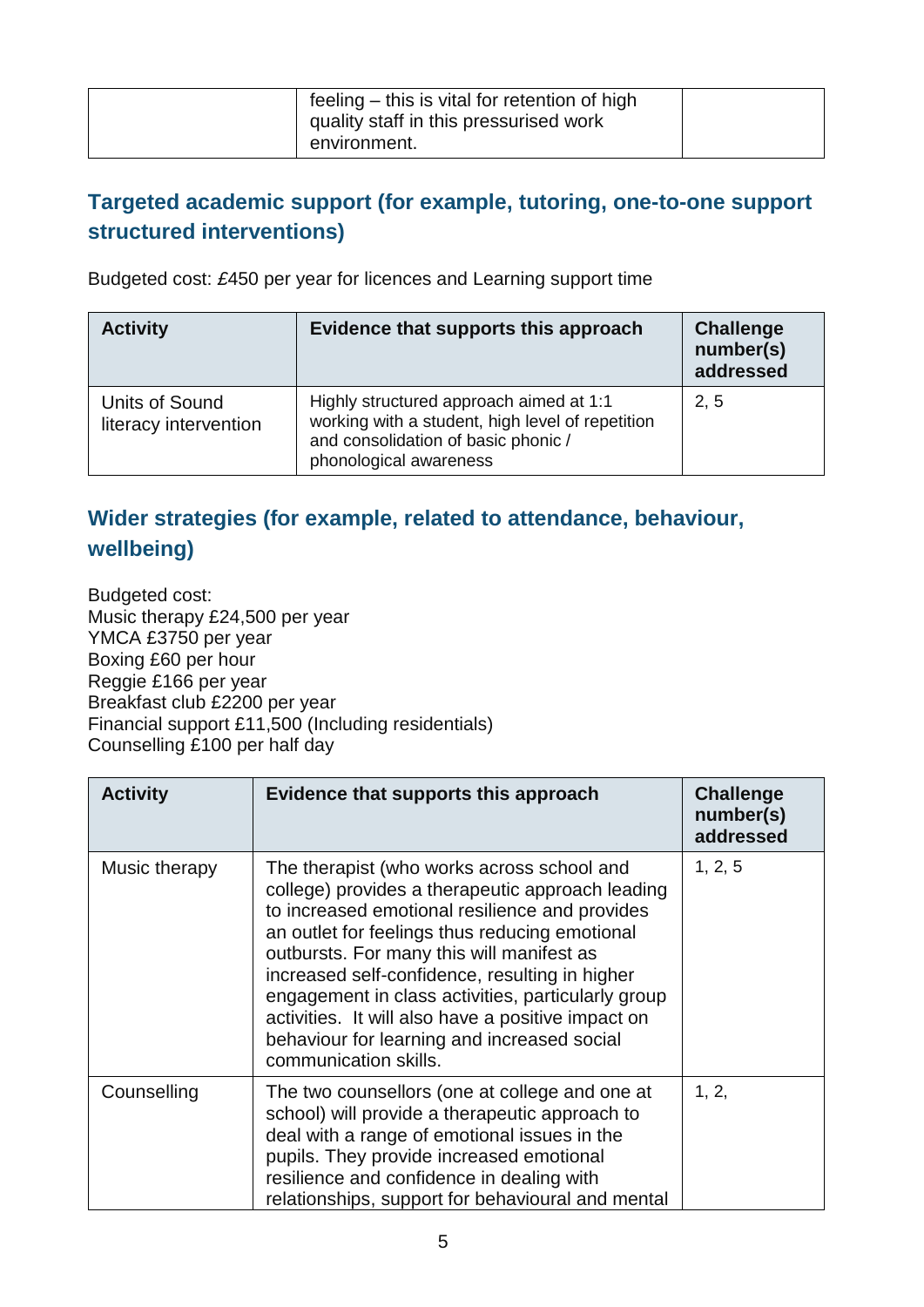|                                                                           | health problems and increased readiness for<br>learning. The counsellors provide skilled<br>intervention for a range of complex issues<br>including anger management, family conflict and<br>a range of anxiety related problems. It helps<br>those with personal, social and emotional issues<br>affecting their wellbeing, attendance, learning<br>and academic achievements, and relationships;<br>and also develops skills to strengthen their<br>resilience and deal with their problems and<br>challenges. |         |
|---------------------------------------------------------------------------|------------------------------------------------------------------------------------------------------------------------------------------------------------------------------------------------------------------------------------------------------------------------------------------------------------------------------------------------------------------------------------------------------------------------------------------------------------------------------------------------------------------|---------|
| Financial<br>support:<br>residential stay,<br>trips, uniform,<br>swimming | This funding will allow pupils to fully access all<br>parts of school life which leads to increased self-<br>esteem linked with inclusion and smart<br>appearance. It means all pupils can be included<br>in all trips / visits, including residential stays.                                                                                                                                                                                                                                                    | 2, 4    |
| Early morning<br>club                                                     | The healthy, nutritious food allows pupils to have<br>sustained focus in the classroom and provides a<br>calm, structured start to the day. It also<br>encourages healthy eating and children to try a<br>range of foods they may not do at home.                                                                                                                                                                                                                                                                | 1, 2, 4 |
| <b>YMCA</b> family<br>support worker                                      | The YMCA Support worker works 1:1 with the<br>pupils and then supports the families with a<br>range of needs (including implementing routines,<br>managing challenging behaviours, increasing<br>parental confidence). Highly valued by all<br>families who have worked with her.                                                                                                                                                                                                                                | 1, 4    |
| <b>Boxing</b>                                                             | An intervention that promotes wellbeing /fitness<br>but also self esteem, confidence and has had a<br>positive impact on attendance – improving one<br>student attendance by more than 20%                                                                                                                                                                                                                                                                                                                       | 1, 2,   |
| School / college<br>dog                                                   | Reggie helps the pupils with: 1) Calming<br>behaviours 2) Increased social skills and self-<br>esteem 3) Increased confidence 4) Teach<br>responsibility and respect to all life 5) Motivate<br>children who are often less attentive                                                                                                                                                                                                                                                                            | 1, 2    |

# **Total budgeted cost: £** *96,000*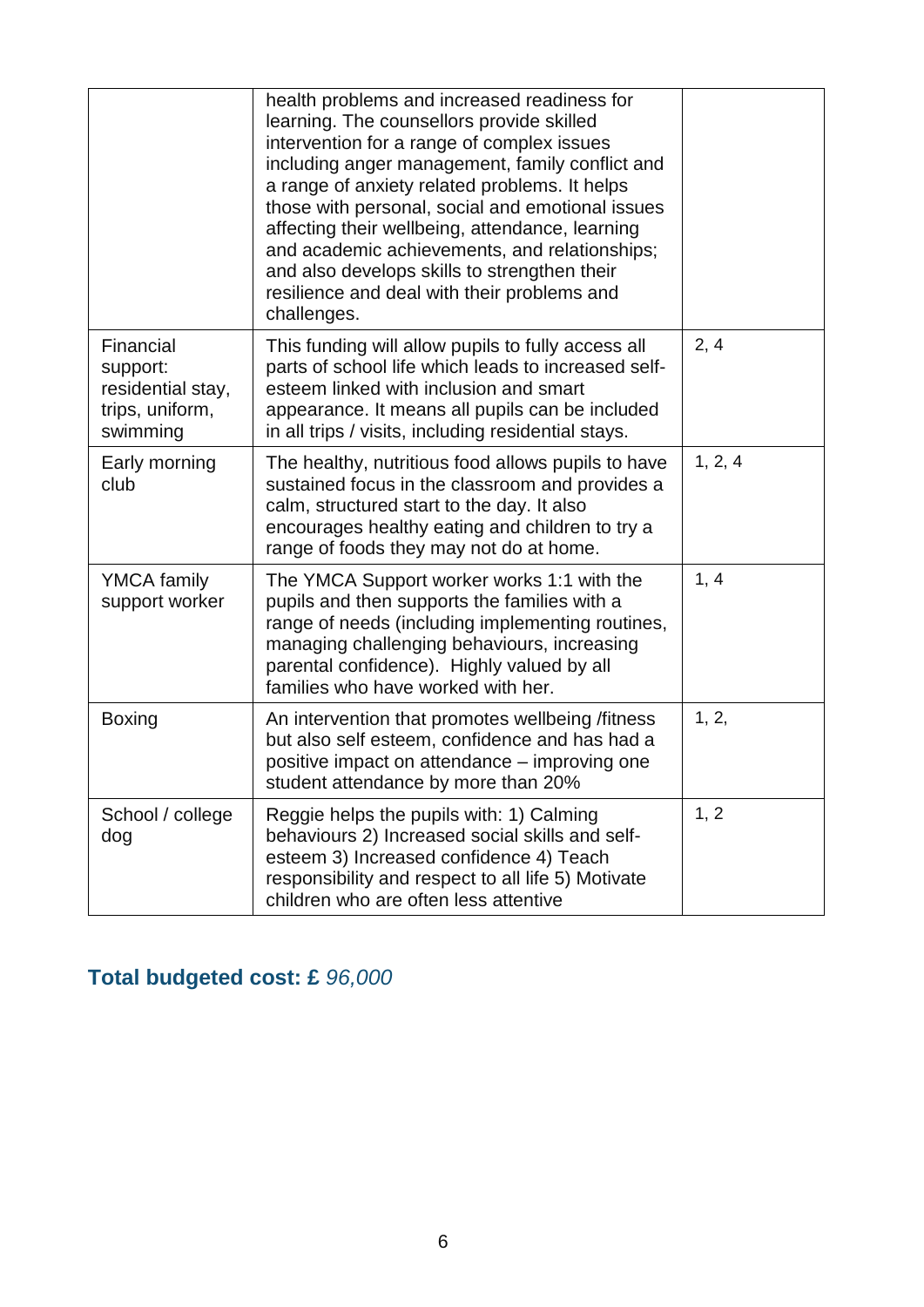# **Part B: Review of outcomes in the previous academic year**

# **Pupil premium strategy outcomes**

| Summary                                                          | Impact of spending                                                                                                                                                                                                                                                                                                                                                                                                                                                                                                                                                                              |
|------------------------------------------------------------------|-------------------------------------------------------------------------------------------------------------------------------------------------------------------------------------------------------------------------------------------------------------------------------------------------------------------------------------------------------------------------------------------------------------------------------------------------------------------------------------------------------------------------------------------------------------------------------------------------|
| Music therapy                                                    | Pupils across all ages have benefitted from the opportunity to<br>express their emotions through the medium of music. For many<br>these has manifested as increased self-confidence, resulting in<br>higher engagement in class activities, particularly group<br>activities. It has also had a positive impact on behaviour for<br>learning.                                                                                                                                                                                                                                                   |
| Mentoring and physical<br>exercise intervention and<br>resources | This key member of staff has built extremely effective<br>relationships with students, providing pupils with the opportunity<br>for 'talk time' with a member of staff. This trusting relationship<br>has enabled volatile situations to be resolved quickly and<br>effectively. Pupils with a physical activity programme of<br>stretches and / or exercises have fulfilled their programme<br>under the supervision of a member of staff through close liaison<br>with the Occupational Therapy / Physiotherapy Teams.                                                                        |
| Counselling                                                      | The counsellor has provided skilled intervention for a range of<br>complex issues including anger management, family conflict<br>and a range of anxiety related problems. The counselling has<br>helped pupils with personal, social and emotional issues<br>affecting their wellbeing, attendance, learning and academic<br>achievements, and relationships; and also develops skills to<br>strengthen their resilience and deal with their problems and<br>challenges. She has also undertaken play therapy with specific<br>children to support their social skills, specifically with peers |
| Early morning club                                               | Students continue to rely on this supported start to the school<br>day to manage their transition into school and to provide a full<br>breakfast. The healthy, nutritious food appears to have enabled<br>a greater and sustained focus in the classroom.                                                                                                                                                                                                                                                                                                                                       |
| Speech & Language Therapist                                      | The speech therapist has assessed pupils with specific speech,<br>language and communication problems to enable them to<br>communicate to the best of their ability. She has trained staff,<br>planned programmes of work for individual pupils, created<br>resources and met with parents to support them with pupils'<br>needs at home. She has formed links with the NHS Provide<br>speech therapist to ensure joined up working                                                                                                                                                             |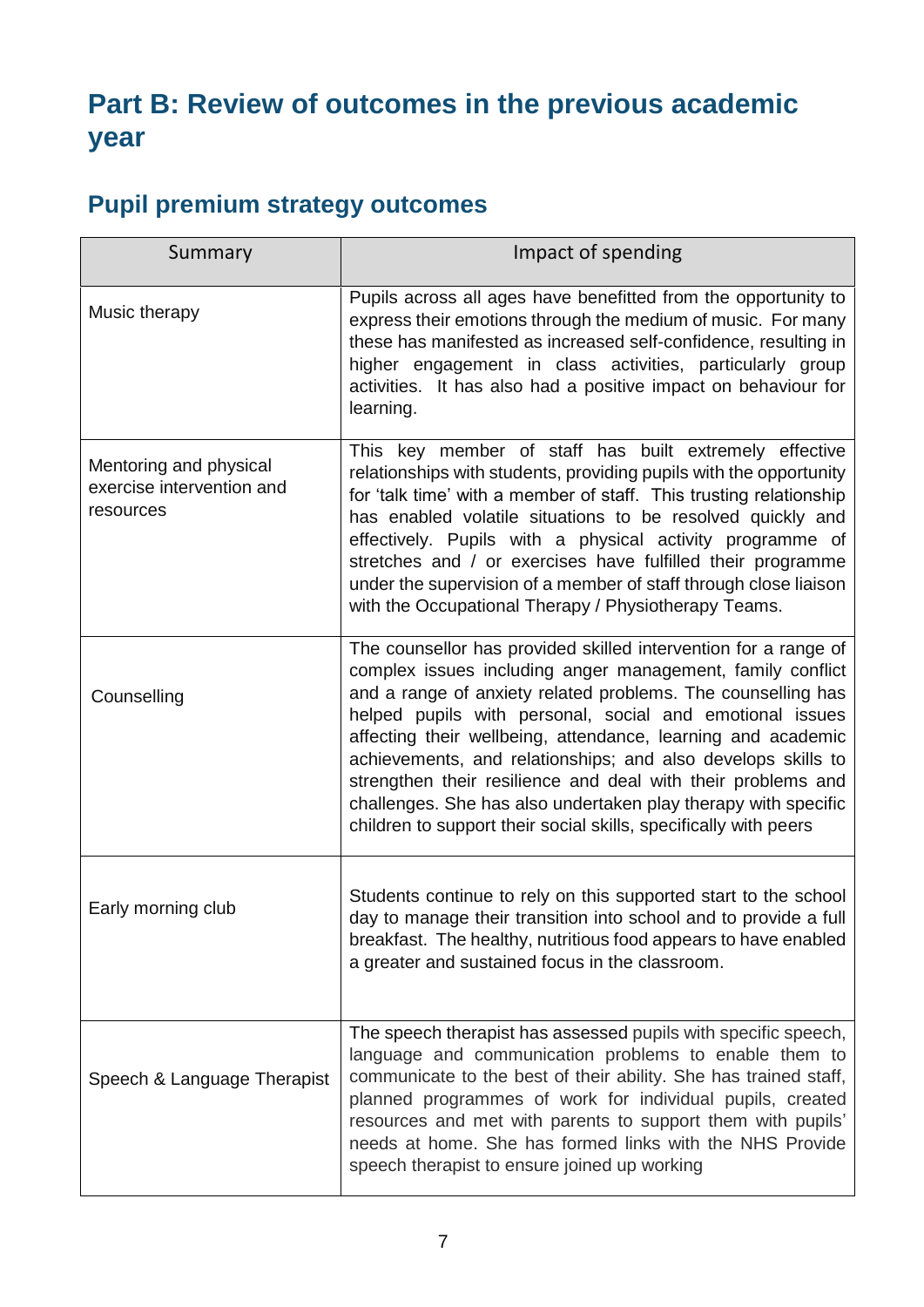| Specialist equipment for<br>additional needs                                      | Additional physical interventions and sensory items such as<br>iPads, writing slopes and sensory equipment have allowed<br>children to better access parts of the curriculum. It has<br>increased the time spent in class as self-regulation has been<br>aided by sensory items available in the classroom                                                                                                                                                                                                                                         |
|-----------------------------------------------------------------------------------|----------------------------------------------------------------------------------------------------------------------------------------------------------------------------------------------------------------------------------------------------------------------------------------------------------------------------------------------------------------------------------------------------------------------------------------------------------------------------------------------------------------------------------------------------|
| Well-being dog                                                                    | Reggie has had a very positive impact on pupils. He has been<br>used as a reward to help children with their own behaviour<br>management and self-regulation. He has a calming influence on<br>pupils and has been used when children are upset to comfort<br>them. He has helped to increase social skills, confidence and<br>self-esteem whilst teaching responsibility and respect to all life.                                                                                                                                                 |
| Financial support: residential<br>stay, trips, uniform, horse<br>riding, swimming | Although we have not been able to run any residential trips this<br>year due to COVID, there have been a number of day trips<br>which all pupils have been included in. We have purchased a<br>number of uniform items to allow children to feel fully included -<br>families have appreciated the extra financial support.                                                                                                                                                                                                                        |
| <b>Reward trips</b>                                                               | We have not been able to offer our full complement of reward<br>trips this year due to COVID but the ones we have run have<br>acted as a motivator to follow the Thriftwood Code. For all<br>pupils this has been an incentive to engage consistently and<br>work hard and have been successful and enjoyable.                                                                                                                                                                                                                                     |
| Sensory occupational therapist<br>advice / resources                              | A large number of students have received an individual sensory<br>therapy report, highlighting their sensory needs. These sensory<br>programmes have been designed for use within school to<br>ensure that individual needs are met and pupils are ready to<br>learn. They have enabled children to regulate their sensory<br>needs more easily, increasing engagement in lessons.                                                                                                                                                                 |
| Staff training (Lego Therapy)                                                     | Lego therapy has helped to develop social communication skills<br>in our pupils, such as sharing, turn-taking, following rules, using<br>names and problem-solving. A large number of children have<br>benefitted from this intervention programme and it has been<br>successfully implemented following staff training.                                                                                                                                                                                                                           |
| <b>Staff supervision</b>                                                          | Supervision has helped staff feel appreciated, supported,<br>reassured and validated as well as giving them the opportunity<br>to talk openly and honestly about how they are feeling. It has<br>allowed a number of senior leaders, teachers, LSAs and office<br>staff to offload and air frustrations without being judged, as<br>well as supporting and developing increased emotional<br>intelligence and self-awareness. It was cited as being a large<br>contributor to individuals' wellbeing in the recent SEAX Trust<br>wellbeing survey. |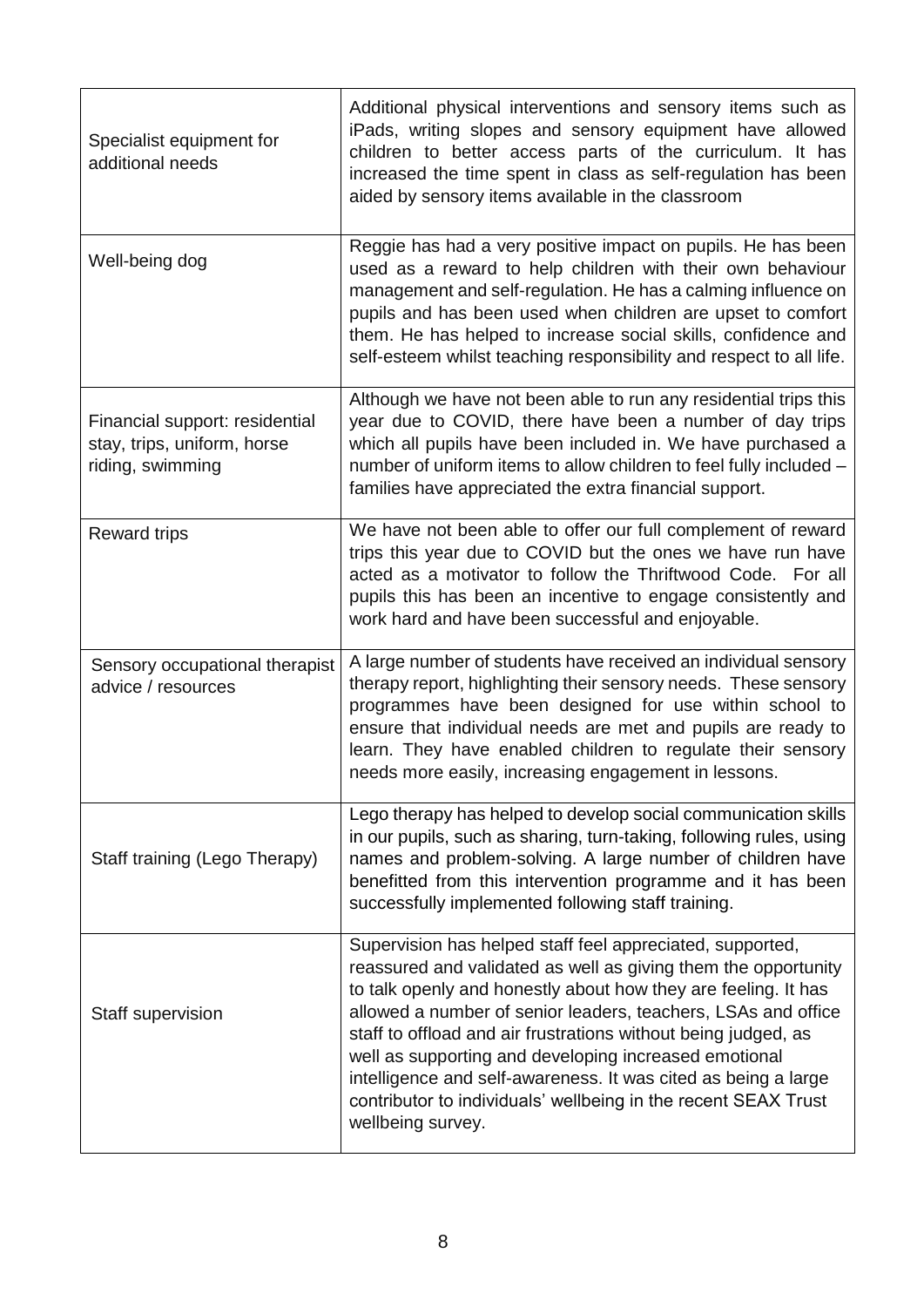| <b>YMCA Support</b> | The YMCA Support worker has helped 5 families this year.<br>She has worked 1:1 with the pupils and then supported the<br>families with a range of needs (including implementing<br>routines, managing challenging behaviours, increasing<br>parental confidence). This support has been invaluable to<br>families and there has been a marked improvement in some<br>households as a direct result of this support. |
|---------------------|---------------------------------------------------------------------------------------------------------------------------------------------------------------------------------------------------------------------------------------------------------------------------------------------------------------------------------------------------------------------------------------------------------------------|
|                     |                                                                                                                                                                                                                                                                                                                                                                                                                     |

### **College Students**

English Levels: 1 = Pre-Entry, 2= Entry 1, 3= Entry 2

### Maths Levels: 1= Entry 1, 2= Entry 2, 3= Entry 3



#### Pupil Premium Non Pupil-Premium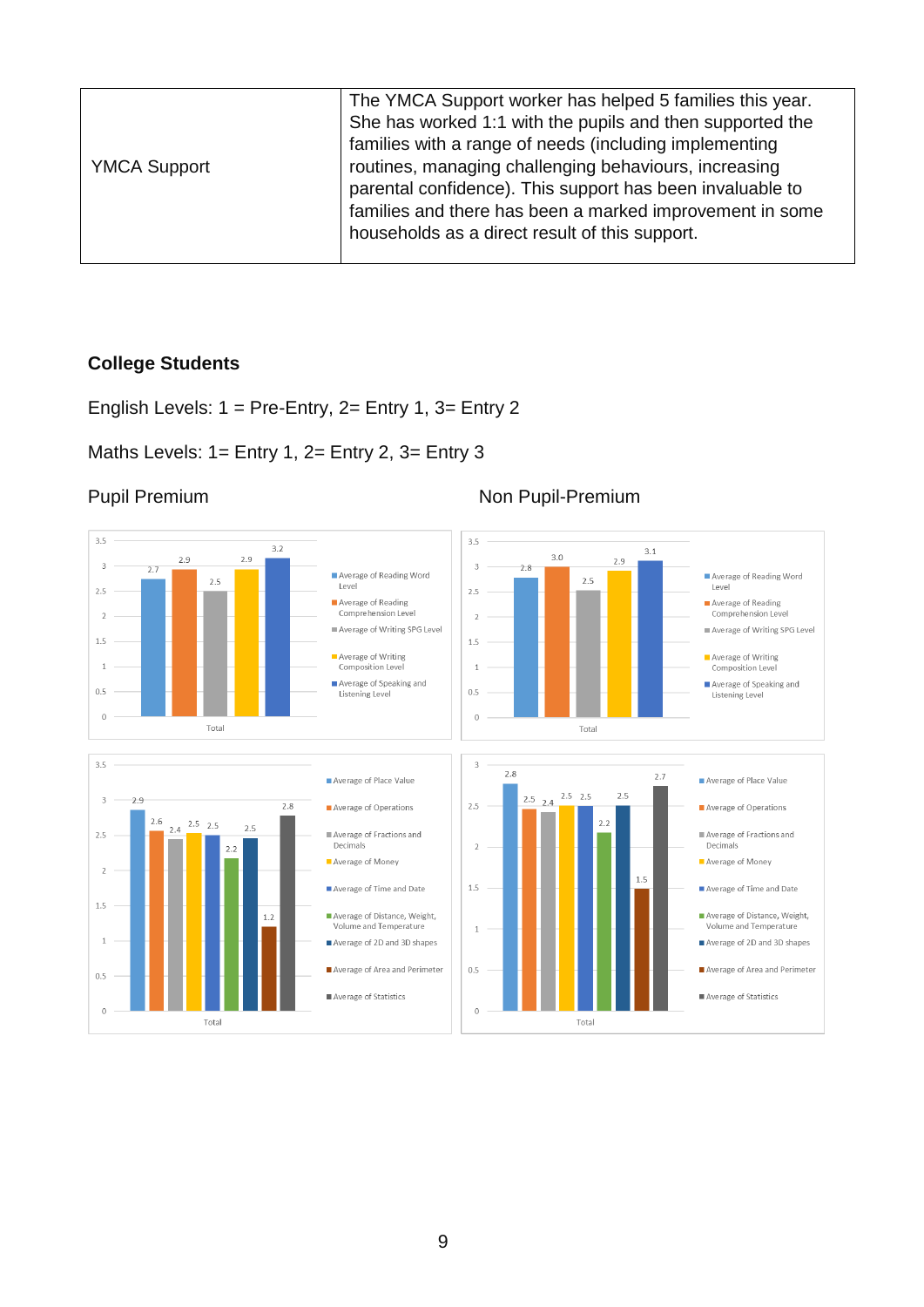| <b>English</b>                          | <b>PP</b> |     | <b>Non-PP</b> Difference |
|-----------------------------------------|-----------|-----|--------------------------|
| Average of Reading Word Level           | 2.7       | 2.8 | $-0.0$                   |
| Average of Reading Comprehension Level  | 2.9       | 3.0 | $-0.1$                   |
| Average of Writing SPG Level            | 2.5       | 2.5 | $-0.0$                   |
| Average of Writing Composition Level    | 2.9       | 2.9 | $+0.0$                   |
| Average of Speaking and Listening Level | 3.2       | 3.1 | $+0.0$                   |

| <b>Maths</b>                             | <b>PP</b> |     | non-PP Difference |
|------------------------------------------|-----------|-----|-------------------|
| Average of Place Value                   | 2.9       | 2.8 | $+0.1$            |
| Average of Operations                    | 2.6       | 2.5 | $+0.1$            |
| Average of Fractions and Decimals        | 2.4       | 2.4 | $+0.0$            |
| Average of Money                         | 2.5       | 2.5 | $+0.0$            |
| Average of Time and Date                 | 2.5       | 2.5 | $+0.0$            |
| Average of Dist., Weight, Vol. and Temp. | 2.2       | 2.2 | $-0.0$            |
| Average of 2D and 3D shapes              | 2.5       | 2.5 | $-0.0$            |
| Average of Area and Perimeter            | 1.2       | 1.5 | $-0.3$            |
| Average of Statistics                    | 2.8       | 2.7 | $+0.0$            |

### **School Students**

### Points progress in reading, writing and maths